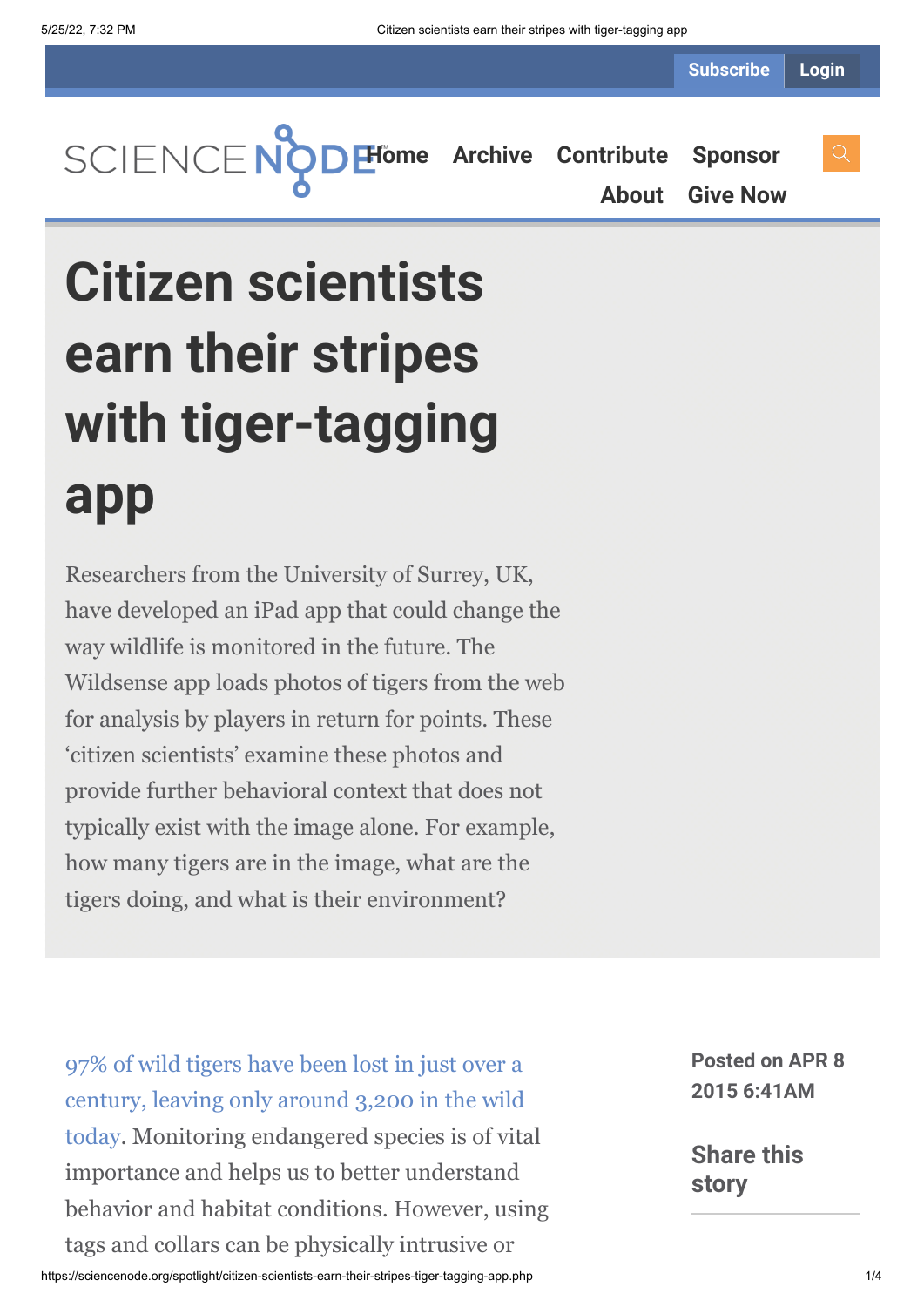

*Image courtesy Wildsense/Aaron Mason.*

simply impractical in some cases.

[Now, researchers from the University of Surrey,](http://www.surrey.ac.uk/) UK, have developed an iPad app that could change the way wildlife is monitored in the future. The Wildsense app is a free game that loads photos from the web for analysis by players in return for points. These 'citizen scientists' examine the photos and provide further behavioral context that does not typically exist with the image alone. For example, how many tigers are in the image, what are the tigers doing, and what is their environment?

"Our initial focus is wild tigers, which is a challenge as it is difficult to distinguish between photos of actual tigers from the vast number of images online," explains PhD student Aaron Mason. "If you type the word 'tiger' in a search engine you get inundated with everything from famous golf players to baseball teams and cuddly toys. Our algorithms sort images by relevance using image metadata, which includes location, usernames, and tags, successfully separating images of real tigers in

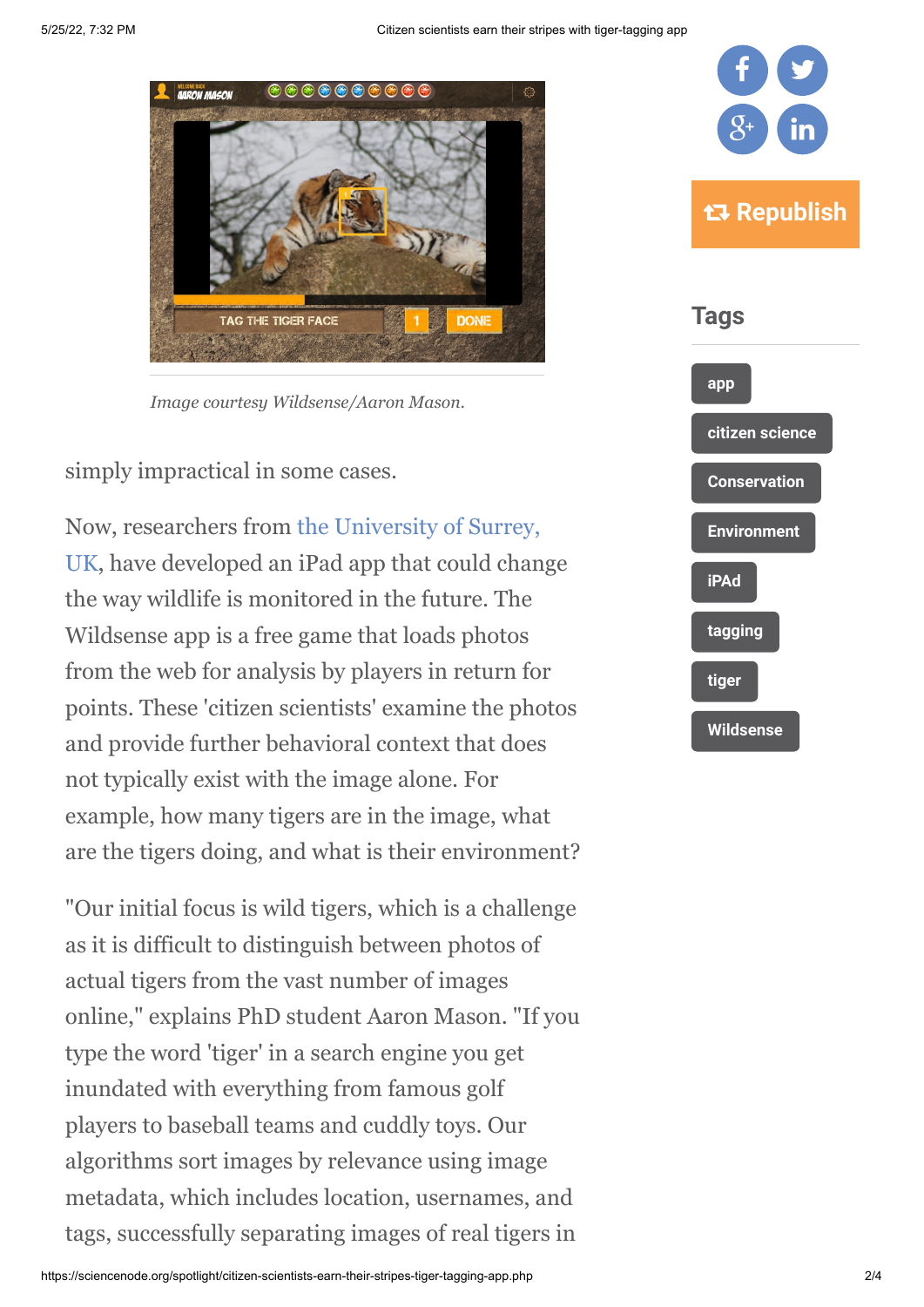the wild from other images online." The app makes use of a virtual server and cloud storage for images.

"Monitoring top predators such as tigers provides an important indication of habitat quality, as well as gaining insight into these beautiful animals themselves," says Paul Krause, a professor of software engineering. "The Wildsense app is an important step forward in our program of developing methods to track wild animals without resorting to intrusive physical tags or collars".

*- Andrew Purcell*